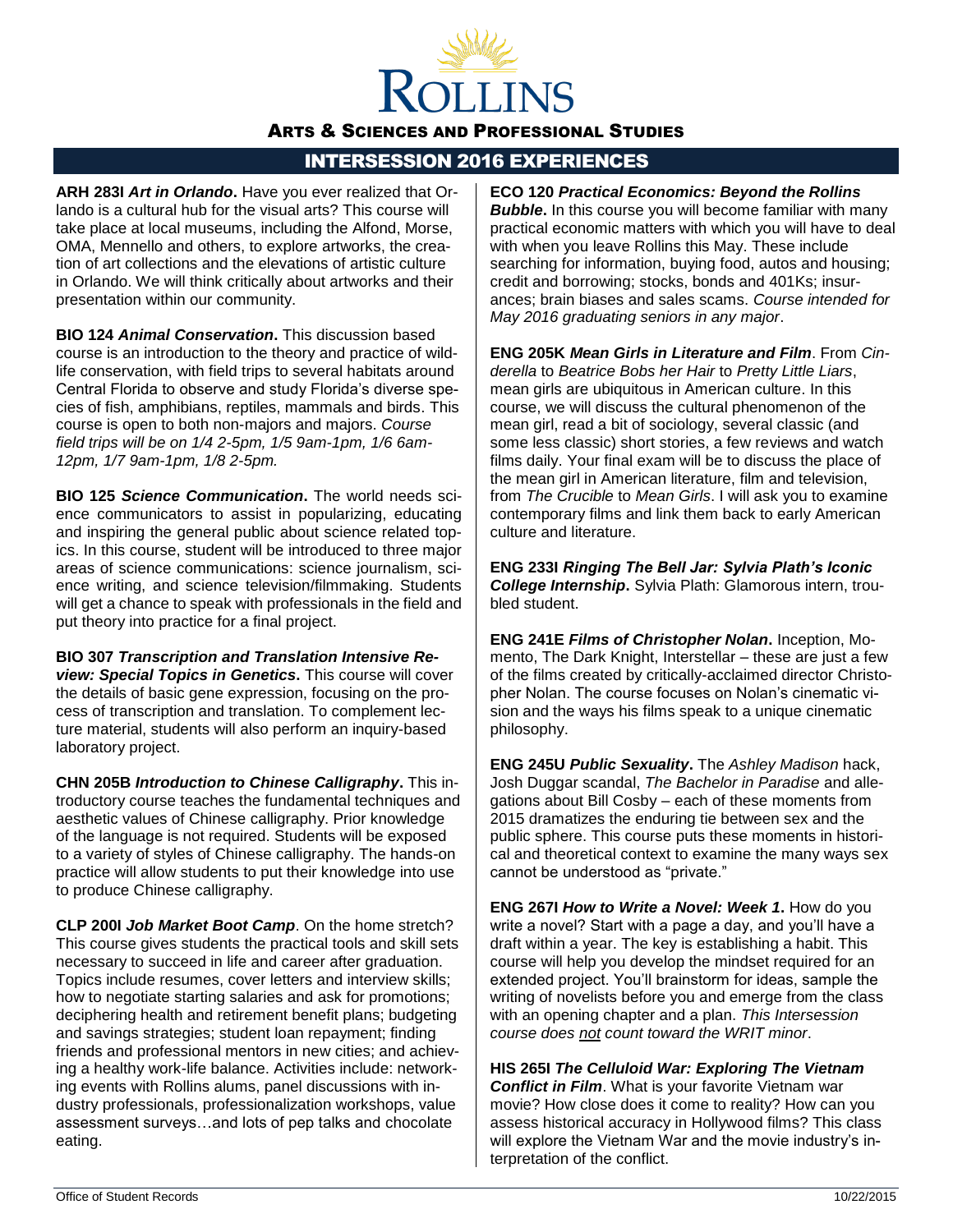

**INT 206** *How to Fail Successfully at College and in Life***.** Examines failure in relation to success from both a theoretical and practical perspective. Students will engage and explore failure through case studies, reflection, and examination of personal values and abilities. Provides practical strategies and skills to fail successfully at college and in life.

**INT 255E** *Alfond/Bonner Immersion Experience*. Required for all first year Alfond Scholars and Bonner Leaders. We will participate in a week-long immersion focused on environmental sustainability in our Florida communities. The course will include one day of on campus pre-flection, three days at the Immersion and a final day of reflection back on campus. *Register in department*.

**INT 255T** *Lives of Moral Commitment*. This course is an exploration of the lives of individuals that have lived exemplary and courageous lives. The emphasis is on reflecting on the reasons and motives for their actions. Ultimately this course wants to ask: What kind of life should I live?

**INT 255Y** *Yoga, Flow and Extreme Sports*. Learn the psychology and physiology of "flow," a state of consciousness found in intense, highly focused activity. Practice yoga in morning sessions. Afternoon sessions will examine studies, films, podcasts and websites on extreme sports and high performance, and apply flow state into everyday performance (academics, creativity, relationships, physical performance).

**INT 278** *Economics in Pop Culture: Film, TV, Music, Art and Games***.** Transdisciplinary gamified course exploring economic themes portrayed in popular culture. Features a diverse selection of media, discusses the economic issues addressed and analyzes the artistry used to convey them. Students become amateur critics and learn to recognize and analyze the socioeconomic criticism at the heart of pop culture.

**POL 205B** *Disney and the City*. This course assesses the Walt Disney Co.'s contribution to planned urban development. Drawing upon the instructor's book, *Married to the Mouse*, the course examines the design features of the Magic Kingdom, viewed as a controlled urban environment, and compares these with the planning and design of Epcot, the Disney new-town Celebration and Orlando's International Drive, taking fieldtrips to all four places. The key question of the course is pertinent to city-building worldwide: namely, whether Disney-style developments founded upon centralized control are superior to urban environments built under the fragmenting conditions of capitalism and democracy.

**POL 205G** *Reality 101: Money and the U.S. Political Economy*. Do you know what FICO sex is? Do you know how to read an Explanations of Benefits form? Have you considered whether you have sufficient cash savings before you pay into retirement? Do you know the difference

between the debt and deficit? Be a responsible citizen and take this course in order to understand how political and personal decisions affect the well-being of people. Become informed before you graduate!

**POL 206** *The Politics of Sports in Film*. Taste the thrill of victory and the agony of defeat. Gear up for the 2016 Rio Olympics, explore cutting edge sport documentaries and fine-tune your inner political antennae in this examination of the politics of sports. Whether competitor or super-fan, you'll never see sports the same way again.

**PSY 205C** *Art and the Brain*. This class will attempt to provide a biological basis for the theory of aesthetics beginning with basic brain anatomy and the areas responsible for facial recognition, color vision, depth perception, optical illusions and dream images. Specific works of art will be examined from the perspective of both artist and perceiver.

**PSY 205I** *The Mind in the Machine*. From Fritz Lang's *Metropolis* (1927) to Alex Garland's *Ex Machina* (2012), portrayals of artificial intelligence in film reflect cultural ambivalence towards technology and shifting views of human nature. Analyzing a variety of AI in film, we will use the "non-human" to gain a better understanding what it means to be human.

**PSY 225** *Careers in Psychology*. Designed for majors to explore careers in psychology. Students will research and present on various career paths, including job responsibilities, historical and current issues in different fields, educational requirements, availability of positions, and salary. Although BA level career opportunities are covered, emphasis is placed on careers that require graduate education.

**THE 205I** *Culture Shock: Representations of Travel and Strangeness in Theatre, Film, Literature***.** Armchair travel takes center stage in an exploration of foreign locations, strangers and alien cultures. We will examine how each genre can represent different aspects of what "culture shock" feels like, often with hilarious effects. We will visit Epcot Disney and students will create their own travel narratives of the "countries" they visit. Students can choose to craft these narratives in any of the forms studied: essay, creative nonfiction, fiction, drama or film.

**THE 350Z** *Expecting Isabel: Dramaturgy and Development*. This course prepares students for the upcoming production of *Expecting Isabel* through dramaturgical analysis, character and script exploration, historical research, and rehearsal practices and applications. Enrollment is limited to students actively involved in the spring production. *Register in department.*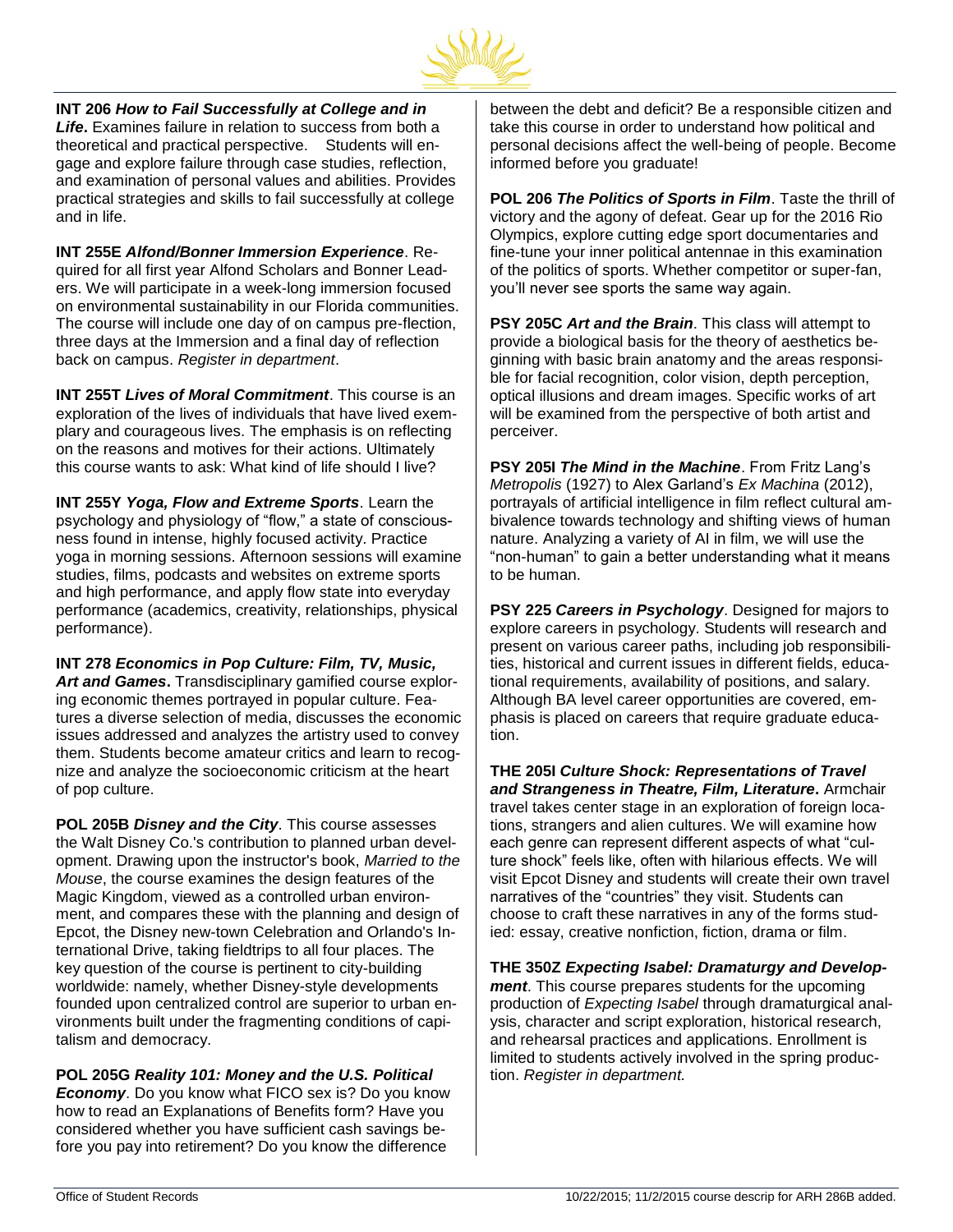

## COMMUNITY ENGAGEMENT (CE) COURSES

Courses with "\_CE" at the end of the title and the comment "CE Course" in the Prerequisite/Comment field of the course listings have been identified and approved as courses having a community engagement component. Students enrolling in CE courses should expect to work closely with community-based organizations and people to meet local, state, and national needs in partnership with the community. As a part of CE courses, students will apply what they are learning in the classroom to the community through service-learning, research, and/or civic participation, and be involved in active dialogue and reflection. Students should contact course instructors for additional information.

| <b>CRN</b> | <b>SUBJ</b> | <b>CRSE</b> | <b>SCT</b>   | <b>TITLE</b>                   | <b>CR</b> | <b>INSTRUCTOR</b>       |
|------------|-------------|-------------|--------------|--------------------------------|-----------|-------------------------|
| 10028      | <b>ART</b>  | 391         | $\mathbf{1}$ | Screen Printing CE             | 4         | Simmons Rachel          |
| 10917      | <b>ECO</b>  | 323         | H1X          | Pol Econ of Chinese Devel CE   | 4         | Peng Zhaochang          |
| 10556      | EDU         | 280         | 1X           | Diversity in American Edu CE   | 4         | Yu Jie                  |
| 10945      | <b>HIS</b>  | 141         | H1X          | African-American History II CE | 4         | Chambliss Julian        |
| 10205      | <b>HON</b>  | 202C        | 1            | A Caring Society CE            | 4         | Armenia Amy             |
| 10206      | <b>HON</b>  | 300C        | $\mathbf{1}$ | Culture, Politics, Family_CE   | 4         | Kistler Sarah           |
| 11010      | <b>ICE</b>  | 150H5       | $\mathbf{1}$ | Revolutions of the Mind CE     | 4         | Kenyon Erik             |
| 10733      | МM          | 100C4       | 1            | Barbarians at the Gates CE     | 4         | Ewing Hannah            |
| 10397      | <b>PSY</b>  | 309         | $\mathbf{1}$ | DEV: Adolescent Development CE | 4         | Davidson Alice          |
| 10402      | <b>PSY</b>  | 328         | 1            | DEV: Developmental Psych CE    | 4         | Carnahan Sharon         |
| 10417      | <b>SEB</b>  | 320         | 1            | Strategies for Changemakers CE | 4         | <b>Stecker Michelle</b> |
| 10447      | <b>SPN</b>  | 322         | $\mathbf{1}$ | Peoples/Cultures Latin Amer CE | 4         | Tome Patricia           |
| 10739      | <b>WCC</b>  | 100C4       | 1            | Food Democracy CE              | 4         | <b>Brandon Wendy</b>    |

## NEIGHBORHOOD (rFLA) COURSES

**Course descriptions are available online at**

**[http://www.rollins.edu/rollins-foundations-liberal-arts/neighborhoods/index.html.](http://www.rollins.edu/rollins-foundations-liberal-arts/neighborhoods/index.html)**

## FIELD STUDY COURSES

**Contact the Office of International Programs,<http://www.rollins.edu/int-programs/> for field study availability and applications. Enrollment requests for field study require the instructor's written consent and a completed RIPA application. All field study courses are subject to cancellation pending adequate student enrollment.**

## SPRING 2016 TOPICS COURSES

**The topical course descriptions provided below are not available in the College Catalogue.**

**ANT 205W** *Topic: Seafarers, Sultans, Slaves, and Spices: The Indian Ocean in Antiquity***.** The Indian Ocean lies at the crux of the ancient Afro-Asian world. Navigable seaways and monsoon winds channeled peoples, ideas, and resources across this vast space over three millennia. Expeditions from New Kingdom Egypt foretell of later Persian, Chinese, Indian, Swahili, Portuguese, Dutch, Ottoman, and Omani duels of political ambition. Elites and religious pilgrims from the Arabian Peninsula to Southeast Asia sought ideological converts while merchants traded in pepper, pearls, and ivory. Ethiopians and Indians, agents in such contests, led their own states or toiled as slaves or indentured workers in Iraq or Mauritius. All the while, musical, architectural, and philosophical ideas diffused across the region, creating countless variations on aspects of shared heritages. Course introduces the vibrant societies, syncretic cultures, and rich pasts of the Indian Ocean

**ARH 286B** *Special Studies: Plunder or Property*. If a work of art is looted during war and decades later ends up legally in a museum, do the original owners' descendants have a right to claim it? If an ancient artifact is stolen from a tomb and taken to another country, should it be returned even if the culture that made it no longer exists? What is the role of museums in conserving or repatriating contested works of art? This course explores these and other questions concerning ownership of cultural objects. Students will investigate actual disputes between nations, museums and educational institutions, and private citizens.

**CMC 150A** *Topic: Media Performance*. From podcasts to YouTube, from personal expression to training videos, media producing and performing is steadily becoming something most of us will do. This course will help you become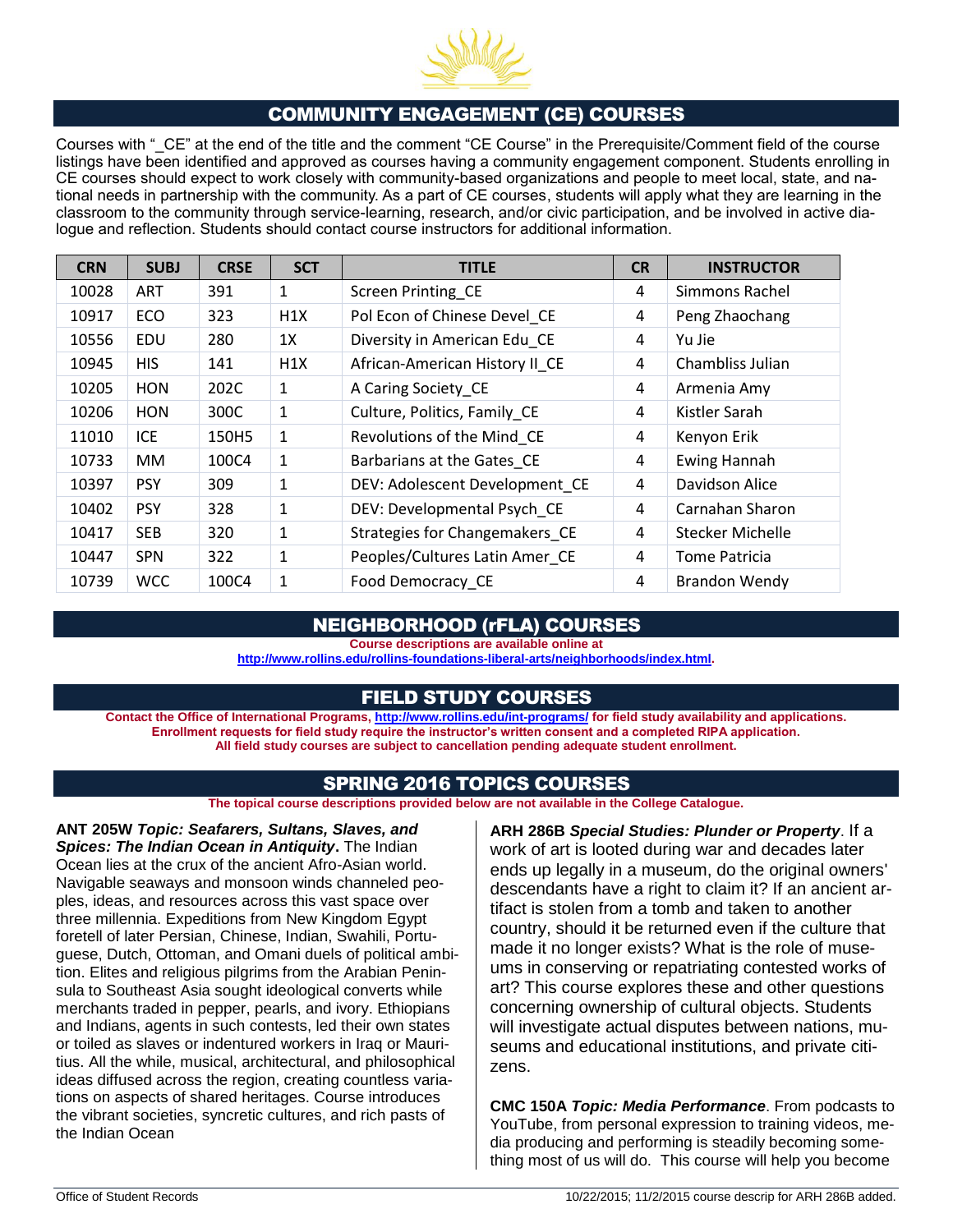

more comfortable and skilled performing in front of a microphone and on-camera, and will draw on theories from media studies and performance theory to help you reflect critically on the role and experience of "media performer." Projects will include the oral interpretation of texts, on-camera interviews, and using a Tele-Prompter, with opportunities to coordinate your projects with Rollins student media venues like WPRK.

**CMC 250G** *Topic: Social Change/Community Org***.** This course examines the socio-cultural origins of contemporary social movements. Social inequality motivates people to act on an individual level in order to promote systemic change. We will study forms of mainstream and radical protest and their role in promoting agency. We will consider who is marginalized within particular social groups (such as disabled women and women of color in second wave feminism) and resulting intergroup conflict. Activism across identity lines emphasizes shared oppression and the importance of allies when correcting power imbalances. Course topics include: racial justice movements (Ferguson, #BlackLivesMatter), feminism and women's movements, the GLBT/queer movement, the Disability Rights movement, AIDS activism, and Occupy Wall Street.

**FIL 350B** *Topic: Seminar in Cult Cinema*. Defined as social, cult cinema is about the enthusiastic audience a movie acquires over time. Devotees argue it's also about late night screenings, dialogue that brands itself onto your brain, and a taste for the unusual. Cult cinema is marked by an ethics of endurance and the cultural politics of oppositional tastes. In this course we will explore the history and theories behind the phenomena of Cult and Genre including Sci-fi, Horror and Exploitation—and together experience cinematic works that not only afford memorable viewing experiences, but also create rich possibilities for discussions and writing assignments that focus on describing, analyzing, interpreting and evaluating. This course partners with Enzian Theater's Cult Classic series, offered twice per month in 35mm on their big screen in Maitland, FL.

**HIS 265L** *Topic: Digital History***.** This course will focus on the process of creating digital historical project. The course readings and discussions expose students to the theory

and practice of the emerging field of digital humanities. The course will be centered on the creating three digital projects, all of which are related to documenting local history and making it available online.

**MUS 305J** *Topic: The Great American Songbook: Gershwin, Berlin, Porter and more***.** This course examines the history, culture, musical form, lyrics and context of the canon of American popular song standards from the Great Depression and World War I and II eras, known as The Great American Songbook.

**MUS 305K** *Topic: Advanced String Methods***.** This course is designed for string majors and those who have taken string methods. Students will continue to study the various method systems and literature for all bowed string instruments, and further develop playing and teaching skills for classroom and individual study. Additionally, pedagogy for each instrument will be discussed, as well as injury prevention, music terminology and performance and audition psychology.

**MUS 425G** *Topic: Work of German Romanticism: Mendelssohn, Schumann, Brahms***.** Felix Mendelssohn, Robert Schumann, and Johannes Brahms were three of the strongest voices among the first and second-generation Romantic composers. Though their manner of musical expression was very different, the lives, careers, and works of these individuals-- colleague/friend on the one hand, teacher/student on the other—were inextricably linked. In this course we will investigate the musical worlds of these three great representatives of the German Romantic tradition. Elements of style, structure, harmony, and musical semantics in songs, piano music, chamber music, and symphonic works will be the focus of our study of both composers. We will also attempt to place these individuals, their work, their influences (musical, literary, philosophical), and their legacy in the context of the nineteenth century as a whole.

**POL 205J** *Topic: Asian Politics***.** An introduction to the politics in Asia, providing a basic understanding of domestic and international relations, economic issues, cultural and social relations, and current military issues.

# INTERDISCIPLINARY PROGRAM COURSE OFFERINGS

## **AFRICA/AFRICAN-AMERICAN STUDIES**

ANT 207 1 Anthropology of Modern Africa - CRN: 10003 ARH 204 1 Intro to African Art - CRN: 10012 ARH 275 1 Fashion in Africa - CRN: 10013 EDU 271 1 School & Society - CRN: 10553 EDU 280 1X Diversity in American Edu\_CE - CRN: 10556 HIS 141 H1X African-American History II\_CE - CRN: 10945

## **AMERICAN STUDIES**

ENG 242 1X Cont American Short Fiction - CRN: 10166 ENG 304 1X Breaking Bad Great Am Novel - CRN: 10167 ENG 304 2X Americana - CRN: 10853

ENV 380 H1X American Environmental History - CRN: 10178 HIS 375 1 Aspects of War: Vietnam - CRN: 10863 MUS 165 1 History of Rock & Roll - CRN: 10274 PHI 302 1 American Philosophy - CRN: 10360 POL 161 1 Issues in American Politics - CRN: 10375 POL 361 1 Urban Politics - CRN: 10384 POL 363 1 American Social Policy - CRN: 10385

## **ARCHAEOLOGY**

ANT 205W 1 Topic: Seafarers and Sultans - CRN: 10812 ANT 210 1 Human Evolution - CRN: 10004 ANT 210 2 Human Evolution - CRN: 10593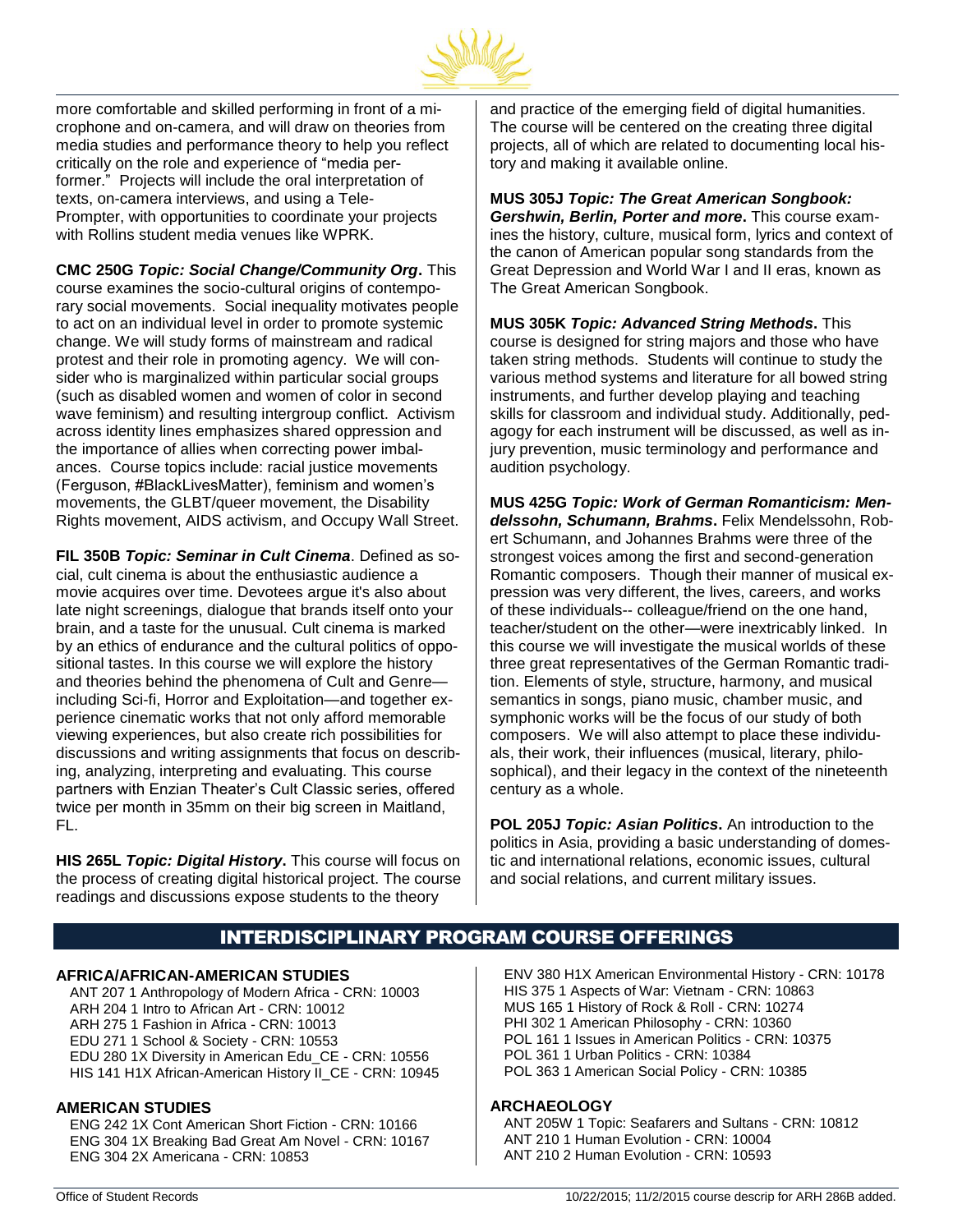

ANT 215 1 Human Ecology - CRN: 10005 ANT 229 1 Tools, Technology and Time - CRN: 10006 ARH 315 1 Slavery in the Ancient World - CRN: 10015

#### **ASIAN STUDIES**

ANT 205H H2X Topic: Asian Film and Culture - CRN: 10811 ANT 205W 1 Topic: Seafarers and Sultans - CRN: 10812 ECO 203 1 Prin Micro & Macro Economics - CRN: 10128 ECO 203 2 Prin Micro & Macro Economics - CRN: 10129 ECO 323 H1X Pol Econ of Chinese Devel\_CE - CRN: 10917 HIS 161 H1X Modern China - CRN: 10946 HIS 163 1 Modern East Asia - CRN: 10202 HIS 375 1 Aspects of War: Vietnam - CRN: 10863 INB 200 1 Intro to Int'l Business - CRN: 10221 INB 200 2 Intro to Int'l Business - CRN: 10222 INB 311 1 Asian Business Environment - CRN: 10233 POL 130 1 Intro International Politics - CRN: 10373 POL 130 2 Intro International Politics - CRN: 10374 POL 205J 1 Topic: Asian Politics - CRN: 10588 POL 331 1 International Political Econ - CRN: 10381 REL 340 1 Zen Buddhism - CRN: 10411

#### **CLASSICAL STUDIES**

ARH 315 1 Slavery in the Ancient World - CRN: 10015 PHI 230 1 Greek Philosophy - CRN: 10356

#### **FILM STUDIES**

ANT 205H H2X Topic: Asian Film and Culture - CRN: 10811 CMC 110 1 Digital Storytelling - CRN: 10822 GMN 251 1 German Literature and Film - CRN: 10193 SPN 342 1 Latin American Film - CRN: 10450

#### **GLOBAL HEALTH**

ANT 306 1 Medicine and Culture - CRN: 10007 BIO 229 1 Microbiology - CRN: 10044 BIO 229 2 Microbiology - CRN: 10045 BIO 246 1 Human Physiology - CRN: 10665 COM 355 H1X Global Health Communication\_CE - CRN: 11038 GBH 200 1 Intro to Public Health - CRN: 10185 GBH 300 1 Intro to Epidemiology - CRN: 10187 PED 201 1 Physiology of Exer/Perform - CRN: 10336 PHI 290 1 Medical Ethics - CRN: 10359

#### **INTERNATIONAL BUSINESS**

ARH 204 1 Intro to African Art - CRN: 10012 ARH 275 1 Fashion in Africa - CRN: 10013 HIS 161 H1X Modern China - CRN: 10946 HIS 163 1 Modern East Asia - CRN: 10202 HIS 375 1 Aspects of War: Vietnam - CRN: 10863

### **INTERNATIONAL RELATIONS**

ANT 205H H2X Topic: Asian Film and Culture - CRN: 10811 ANT 207 1 Anthropology of Modern Africa - CRN: 10003 ANT 215 1 Human Ecology - CRN: 10005 ANT 345 1 Brazilian Amazon - CRN: 10008 ARA 202 1 Intermediate Arabic II - CRN: 10585 CHN 201 1 Intermediate Chinese I - CRN: 10103 CHN 202 1 Intermediate Chinese II - CRN: 10104 CHN 301 1 Advanced Chinese I - CRN: 10106 CHN 302 1 Advanced Chinese II - CRN: 10107 ECO 202 1 Econ in Historical Perspective - CRN: 10125 ECO 202 2 Econ in Historical Perspective - CRN: 10126 ECO 203 1 Prin Micro & Macro Economics - CRN: 10128 ECO 203 2 Prin Micro & Macro Economics - CRN: 10129 ECO 204 1 Alternative Economic Perspect - CRN: 10130

ECO 204 2 Alternative Economic Perspect - CRN: 10131 ECO 204 3 Alternative Economic Perspect - CRN: 10843 ECO 304 1 Intermediate Macroeconomics - CRN: 10138 ECO 306 1 Monetary Economics - CRN: 10844 ECO 308 1 European Economies - CRN: 10141 ECO 323 H1X Pol Econ of Chinese Devel\_CE - CRN: 10917 FRN 201 1 Intermediate French I - CRN: 10182 FRN 202 1 Intermediate French II - CRN: 10183 GMN 201 1 Intermediate German I - CRN: 10191 GMN 201 2 Intermediate German I - CRN: 10192 HIS 120 2 Decade: Mexican Revolution - CRN: 10198 HIS 120 H1X Decade: Holocaust - CRN: 10944 HIS 161 H1X Modern China - CRN: 10946 HIS 163 1 Modern East Asia - CRN: 10202 HIS 375 1 Aspects of War: Vietnam - CRN: 10863 POL 100 1 Intro to Comparative Politics - CRN: 10371 POL 100 2 Intro to Comparative Politics - CRN: 10372 POL 130 1 Intro International Politics - CRN: 10373 POL 130 2 Intro International Politics - CRN: 10374 POL 205J 1 Topic: Asian Politics - CRN: 10588 POL 304 1 Middle East Politics - CRN: 10379 POL 317 1 Latin Amer & US in World Pol - CRN: 10380 POL 331 1 International Political Econ - CRN: 10381 POL 352 1 International Law - CRN: 10382 POL 353 1 Foreign Policy of the US - CRN: 10383 POL 453 1 Sem in Intl Politics - CRN: 10386 RSN 242 1 20th-Century Russian Prose - CRN: 10413 SPN 201 1 Intermediate Spanish I - CRN: 10435 SPN 201 2 Intermediate Spanish I - CRN: 10436 SPN 201 3 Intermediate Spanish I - CRN: 10437 SPN 201 4 Intermediate Spanish I - CRN: 10438 SPN 201 5 Intermediate Spanish I - CRN: 10439 SPN 201 6 Intermediate Spanish I - CRN: 10440 SPN 201 7 Intermediate Spanish I - CRN: 10441 SPN 202 1 Intermediate Spanish II - CRN: 10442 SPN 202 2 Intermediate Spanish II - CRN: 10443

#### **JEWISH STUDIES**

HIS 120 H1X Decade: Holocaust - CRN: 10944 REL 217 1 Jewish Life & Thought - CRN: 10408 REL 219 1 Islam: History & Beliefs - CRN: 10410

#### **LATIN AMERICAN & CARIBBEAN STUDIES**

ANT 345 1 Brazilian Amazon - CRN: 10008 ECO 203 1 Prin Micro & Macro Economics - CRN: 10128 ECO 203 2 Prin Micro & Macro Economics - CRN: 10129 ENV 353 1 Natl Parks & Protected Areas - CRN: 10176 HIS 120 2 Decade: Mexican Revolution - CRN: 10198 POL 317 1 Latin Amer & US in World Pol - CRN: 10380 SPN 290 1 Intro to Hispanic Literature - CRN: 10445 SPN 322 1 Peoples/Cultures Latin Amer\_CE - CRN: 10447 SPN 322 2 Peoples/Cultures of Latin Amer - CRN: 10448 SPN 338 1 Lat Am Lit: Race/Class/Gender - CRN: 10449 SPN 342 1 Latin American Film - CRN: 10450

## **MIDDLE EASTERN & NORTH AFRICAN STUDIES**

ARA 102 1 Elementary Arabic II - CRN: 10584 ARA 202 1 Intermediate Arabic II - CRN: 10585 POL 304 1 Middle East Politics - CRN: 10379 REL 217 1 Jewish Life & Thought - CRN: 10408 REL 219 1 Islam: History & Beliefs - CRN: 10410

#### **NEUROSCIENCE**

BCH 335 1 Biochemistry - CRN: 10030 BCH 335 2 Biochemistry - CRN: 10031